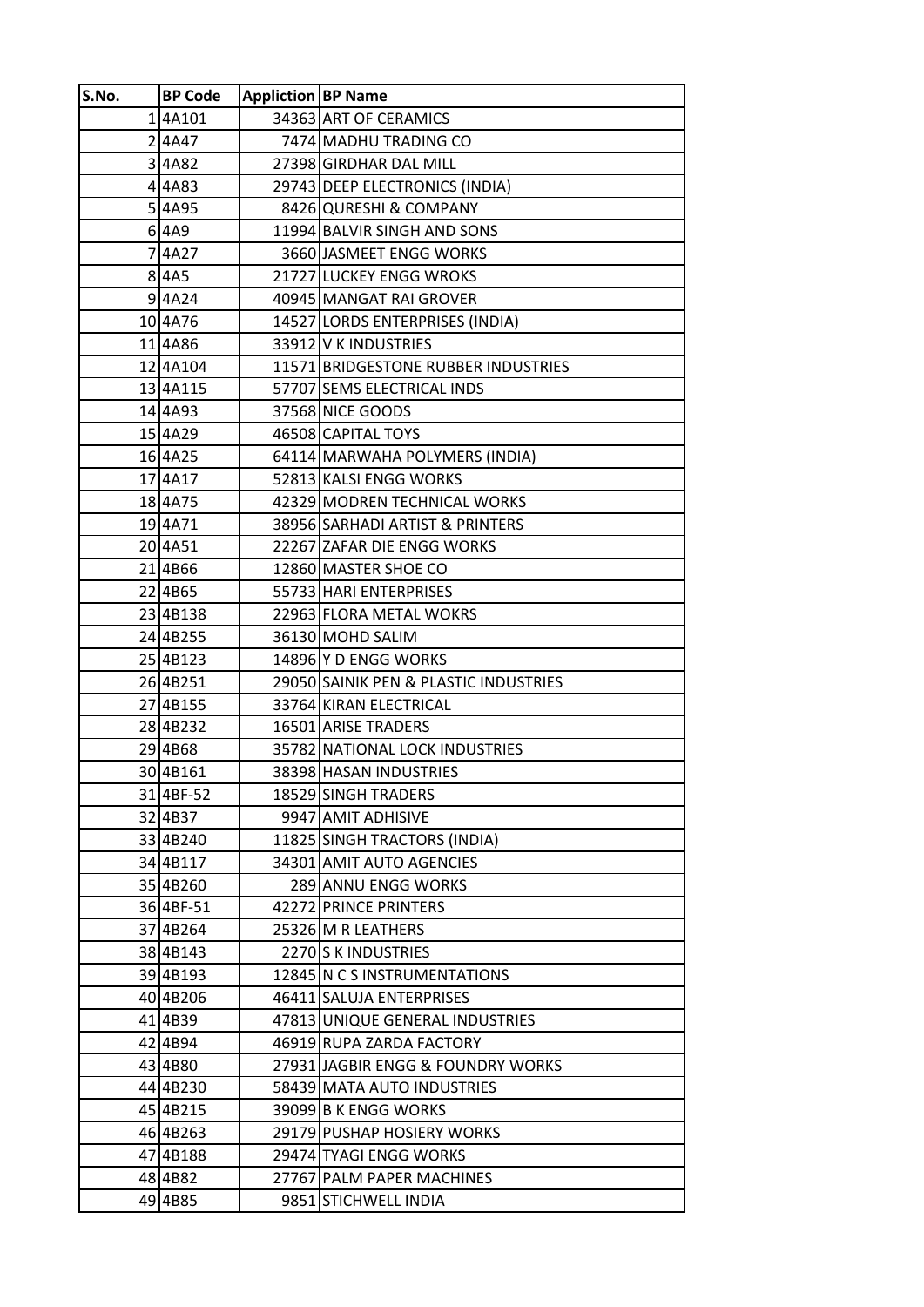| 50 4B97             | 6589 DEWAN ENGG WORKS               |
|---------------------|-------------------------------------|
| 51 4B151            | 18547 B S ELECTRONICS               |
| 52 4B166            | 22082 LUCKY MARBLE                  |
| 53 4B213            | 50539 PARNAMI DHOOP AGARBATTI WORKS |
| 54 4B214            | 14785 SUNRISE TROLY MANF            |
| 55 4C1              | 45985 VIJAY MOTORS                  |
| 56 4C252            | 4747 ROHIT ENTERPRISES              |
| 574C253             | 12541 A P S ENTERPRISES (P) LTD     |
| 58 4 C 18           | 52068 ASIAN INDUSTRIES              |
| 59 4 C <sub>3</sub> | 5200 ASHA SUN PRINTPACK PVT. LTD.   |
| 60 4 C 129          | 28209 BEAS ENGINEEING WORKS         |
| 61 4CG-43           | 2302 GHAN SHYAM DASS SHARMA & CO    |
| 62 4 C121           | 22647 RANDHIR ENGG WORKS            |
| 63 4C159            | 38906 RAM NATH DURGA PRASAD         |
| 64 4 C 87           | 19834 VISHWAKARMA FURNISHER         |
| 65 4C179            | 41117 B K ELECTRICALS (INDIA)       |
| 66 4C250            | 20789 SUPER FAB                     |
| 67 4 C 2 6 9        | 24787 STYLO GRAPHIC                 |
| 68 4 C 68           | 38366 RAJENDRA BROTHERS             |
| 69 4C36             | 46873 R K PAPER PRODUCTS            |
| 70 4C137            | 43941 NARANG AUTO INDUSTRIES        |
| 71 <sub>4C79</sub>  | 56623 BAJAJ METAL WORKS             |
| 72 4C214            | 15344 ANUMASALA GRINDING            |
| 73 4 C 1 1 4        | 8315 AMAR ELECTRICAL COMPANY        |
| 74 4 C 256          | 25962 K K ART PRESS                 |
| 75 4C176            | 7806 RAJ KAMAL INDUSTRIES           |
| 76 4C100            | 12608 GURU NANAK ELECTRICAL WORKS   |
| 77 4C109            | 52929 NEW EFFICIENT                 |
| 78 4 C 151          | 11017 SWASTIK ENGG WORKS            |
| 794C89              | 23006 SATNAM SINGH & SONS           |
| 80 4C244            | 15614 JINDAL PAPER CO               |
| 81 4 C 268          | 29453 TECHNOCRAT SYSTEMS            |
| 82 4C35             | 35177 HARJIT MOTOR CO               |
| 83 4 C 155          | 30753 HARYANA PLASTIC INDS          |
| 84 4 C134           | 11474 R K INDUSTRY                  |
| 85 4 C 2 7 0        | 1022 DUA ENGG WORKS                 |
| 86 4 C 266          | 25337 GURUDEV PARSAD                |
| 87 4 C 74           | 3255 MAKKAR ELECTRICALS             |
| 88 4 C 1 3 1        | 40016 PREM METAL WORKS              |
| 89 4 C 1 1 8        | 1462 NARANG INDUSTRIES              |
| 90 4 C 2 3 3        | 27903 GREAT PRINTERS                |
| 91 4 C 10 5         | 19037 A B PRINTERS                  |
| 92 4 CG-18          | 6741 KAY CEE TRADING CO             |
| 93 4 C 98           | 1164 R K INDUSTRIES                 |
| 94 4C258            | 45800 MODERN BOX COMPANY            |
| 95 4D164            | 4468 PODDAR CARDS                   |
| 96 4D139            | 4547 KAPOOR BROS                    |
| 97 4D146            | 29269 R C ELECTRIC WORKS            |
| 98 4 D155           | 38067 ANAS TOYS                     |
| 99 4D154            | 35629 KAJAL PRINTERS                |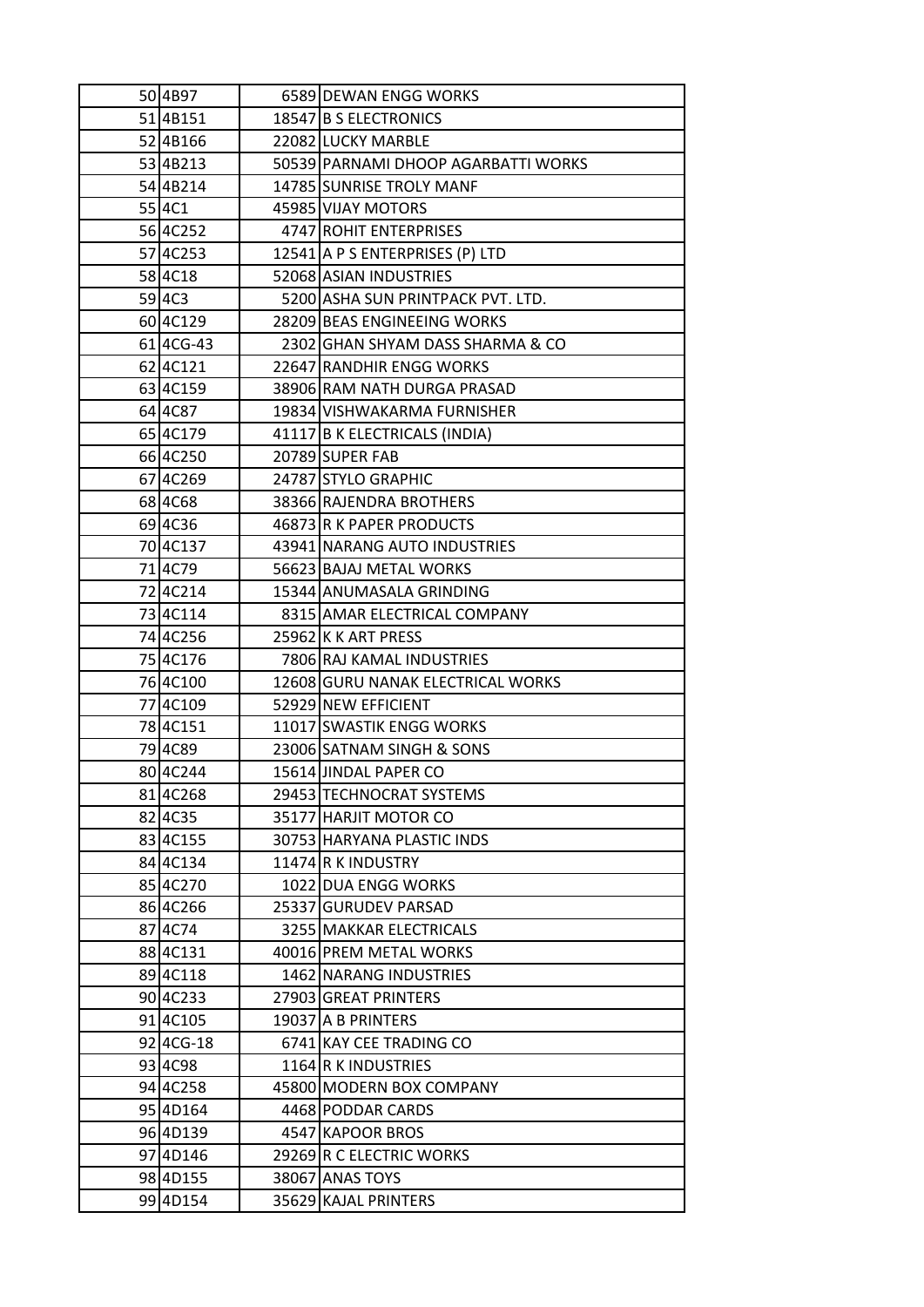| 100 4D142              | 52986 ROLEX ELECTRONICS INDUSTRIES          |
|------------------------|---------------------------------------------|
| 101 4D50               | 41175 SHREE AMBE METAL ENTERPRISES          |
| 102 4D7                | 43806 KHARBANDA AUTO INDUSTRIES             |
| 103 4D145              | 1303 AGGARWAL PLASTICS                      |
| 104 4D160              | 40810 J P METALS                            |
| 105 4D107              | 15536 CHOUDHARY & CHOUDHARY                 |
| 106 4D73               | 20603 LOKESH GARMENTS                       |
| 107 4D133              | 33830 SUDERSHAN LAMP                        |
| 108 4D135              | 690 MOON LIGHT WIRE PRODUCTS                |
| 109 4E-10              | 24253 RAJDHNI FOUNDER & ENGG                |
| 110 4 E-262            | 15643 KAPOOR ENGG WORKS                     |
| 1114E-35               | 12908 S K WIRE INDUSTRIESSat                |
| 1124E-210              | 9477 MAHESH METAL INDUSTRISES               |
| 113 4E-81              | 3 SUALEH INDUSTRIAL CORPORATION             |
| 114 4 E-123            | 26443 VISHAL FABRICATORS                    |
| 115 4E-150             | 22823 RAKESH HOSIERY FACTORY                |
| 116 4E-6               | 23701 SANDEEP PLASTIC INDUSTRIES            |
| 117 4 E-87             | 1397 YARK INDUSTRIES                        |
| 118 4E-1               | 58112 COSMO POLITAN (INDIA)                 |
| 1194E-195              | 9471 DHARAM ENTERPRISES                     |
| 120 4 E-151            | 28718 KHANDELWAL INDUSTRIES                 |
| 1214E-269              | 1453 VISHAL INDUSTRIES                      |
| 122 4E-284             | 11046 M M BAJAJ ENGG WORKS                  |
| 123 4E-157             | 2194 STYLISH PRINTING PRESS                 |
| 1244E-205              | 62288 V K FURNITURE                         |
|                        |                                             |
| 125 4E-191             | 46390 VOHRA ENGG WORKS                      |
| 1264E-155              | 37405 SHEEL INDUSTRIES                      |
| 127 4E-147             | 13334 SHAKTI FURNITURERS & DECORATION WORKS |
| 1284E-156              | 8501 M M PRINTERS                           |
| 1294E-129              | 8169 CHEQUES HOSIERY INDUSTRIES             |
| 130 4F4                | 31397 TYAGI STAR INDUSTRIES                 |
| 131 4F47               | 956 KIRAN METAL INDUSTRIES                  |
| 132 4F20               | 40511 SURYA LUGGAGE MFG CO                  |
| 133 4F5                | 270 JAY AAR TEXTILES                        |
| 134 4F11               | 24115 R R ENTERPRISES                       |
| 135 4F12               | 33691 METAFLEX                              |
| 136 4F18               | 37586 S K ENTERPRISES                       |
| 137 4F39               | 34129 TAR GARMENTS INDIA                    |
| 138 4G77               | 10918 NATIONAL PRINTERS                     |
| 139 4 G 75             | 17765 GRAVER PRINTING                       |
| 140 4G25               | 19983 A-ONE ENGINEERS                       |
| 141 4 G 8 3            | 17299 SPALL BROTHERS                        |
| 142 4G71               | 47808 D K POLYPLAST                         |
| 143 4G51               | 8177 KRISHNA PACKWELL                       |
| 144 4H10               | 28622 GANESH TIN PRINTERS                   |
| 145 4H96               | 18083 GURU HARKRISHAN AUTO ENGG WORKS       |
| 146 4H35               | 8050 O P ENGG WORKS                         |
| 147 4H133              | 21876 CENTRAL MOULDS & DIES                 |
| 148 4H192<br>149 4H142 | 34797 SINGH ENGG WORKS                      |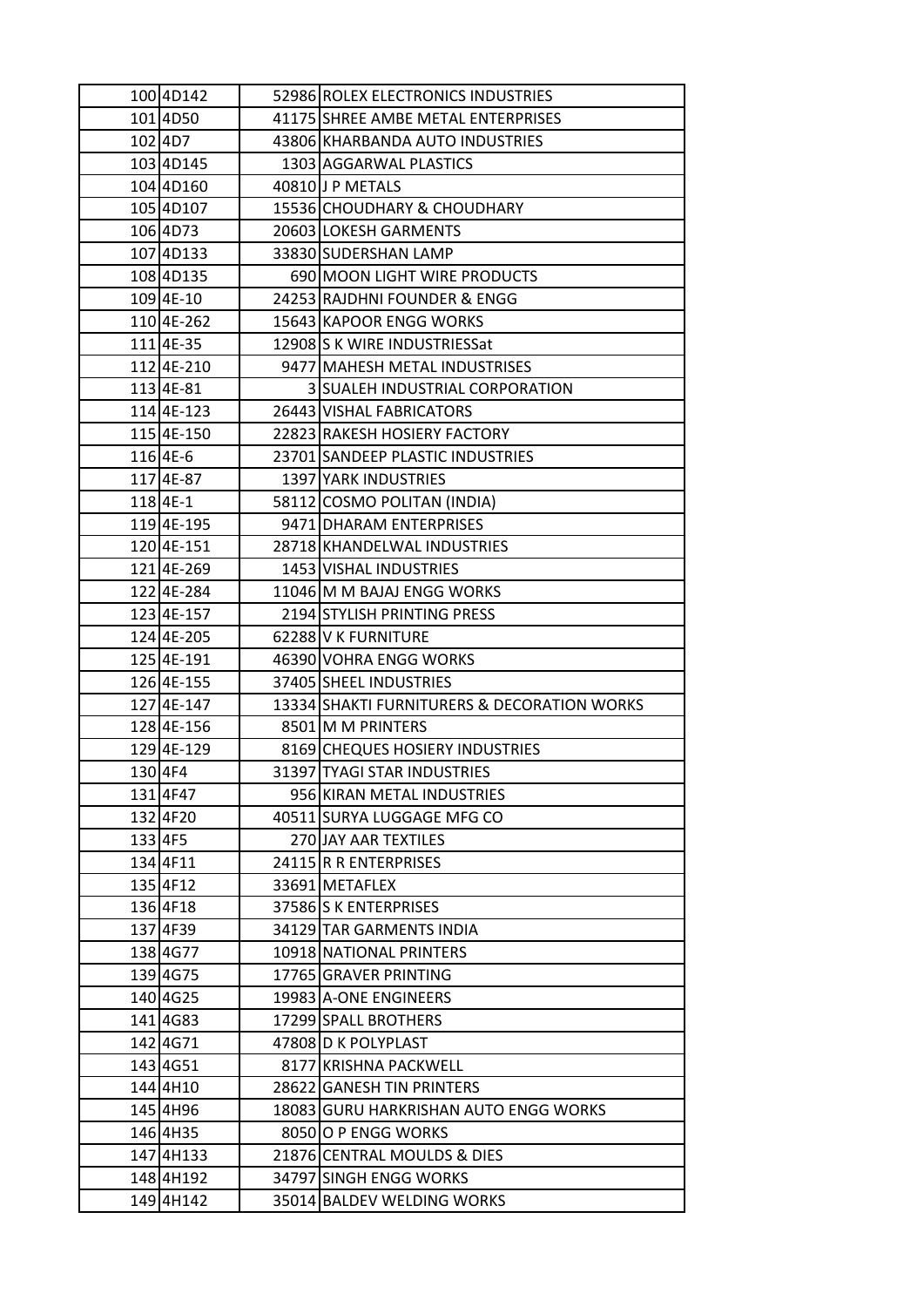|          | 150 4H83  | 23054 NIRMAL ENGG WORKS                   |
|----------|-----------|-------------------------------------------|
|          | 151 4H168 | 49023 R K ENGINEERING WORKS               |
|          | 152 4H130 | 11852 VISHAL PRINTING PRESS               |
|          | 153 4H37  | 12187 SHREE DURGA SOAP MILLS              |
|          | 154 4H82  | 58194 DEEPAK ART PRINTERS                 |
|          | 155 4H167 | 16546 SABA OFFSET PRESS                   |
|          | 156 4H102 | 40761 JASWANT WELDING WORKS               |
|          | 1574H107  | 37778 N K BROTHERS                        |
|          | 158 4H178 | 15494 RAMA INDUSTRIAL HARDWARE CO         |
|          | 1594H108  | 9733 GLOBE OFFSET PRESS                   |
|          | 160 4H122 | 4571 VIKAS UDYOG                          |
|          | 1614H181  | 36002 H M PLASTICS                        |
|          | 162 4H90  | 12384 GARG BOX COMPANY                    |
|          | 163 4H109 | 11086 DASHMESH ELECTRONICS                |
|          | 164 4H153 | 24055 VARIATION ELECTRIC CORPORATION      |
| 165 424  |           | 26045 GAUTAM ENGINEERING INDUSTRIES       |
| 166 4138 |           | 50130 FASHION MAKERS                      |
|          | 167 41104 | 16896 SUMITRA STEEL                       |
|          | 168 4 285 | 38938 CHOAHAN CABNET HOUSE                |
|          | 169 41174 | 4473 MAHENDRA WELDING TOOLS               |
|          | 170 41293 | 24042 LAHORE PEN INDUSTRY                 |
|          | 17141261  | 48648 GUPTA PLASTIC                       |
|          | 17241193  | 20528 JAGGI MFG CO                        |
| 173 421  |           | 55762 HINDUSTAN CARBON WORKS              |
|          | 174 41390 | 29344 DEWAN OIL MILLS                     |
|          | 175 41134 | 33278 JEMSONS INDUSTRIES                  |
|          | 176 41186 | 9274 COSCO INTERNATIONAL                  |
|          | 177 41370 | 12698 R S SPRING INDUSTRIES               |
| 178 4191 |           | 40057 STYLE PACKAGING                     |
|          | 179 41399 | 52396 PUNJAB MOTORS & SERVICE STATION     |
| 180 442  |           | 9498 TIWARI CASTING WORKS                 |
|          | 181 4 128 | 27654 HOTLINE ALUMINIUM INDUSTRIES        |
|          | 182 41118 | 51361 DEVINDER PLASTIC MOULDING INDUSTIES |
|          | 183 4233  | 41282 JAI DURGA INDUSTRIES                |
|          | 184 41155 | 30997 SIDHARTHA ENTERPRISES               |
| 185 4181 |           | 17705 BALJIT & CO                         |
|          | 186 41298 | 39327 BOMBAY GLAZING WORKS                |
|          | 187 41209 | 65320 CITIZEN TIES MFG CO                 |
| 188 4163 |           | 41288 GANESH UDYOG                        |
|          | 189 41178 | 19819 JJAI PARKASH INDUSTRIES             |
| 190 4 29 |           | 8827 HEMKUNT PRODUCTS                     |
|          | 191 41179 | 10419 HOB NOB ELECTRONICS                 |
|          |           | 3965 PARAS ENGG WORKS                     |
| 192 4116 |           |                                           |
|          | 193 41204 | 39560 VIJENDER FURNITURE                  |
|          | 194 41190 | 8469 RAJDHANI THREAD HOUSE                |
|          | 195 41397 | 5400 VED PLASTIC UDYOG                    |
|          | 196 41257 | 38871 G M FOUNDRY WORKS                   |
|          | 197 41268 | 64026 PATLOON APPARELS                    |
|          | 198 41181 | 19653 RAKESH KUMAR GUPTA                  |
|          | 199 41267 | 22294 SHAM ELECTRIC WORKS                 |